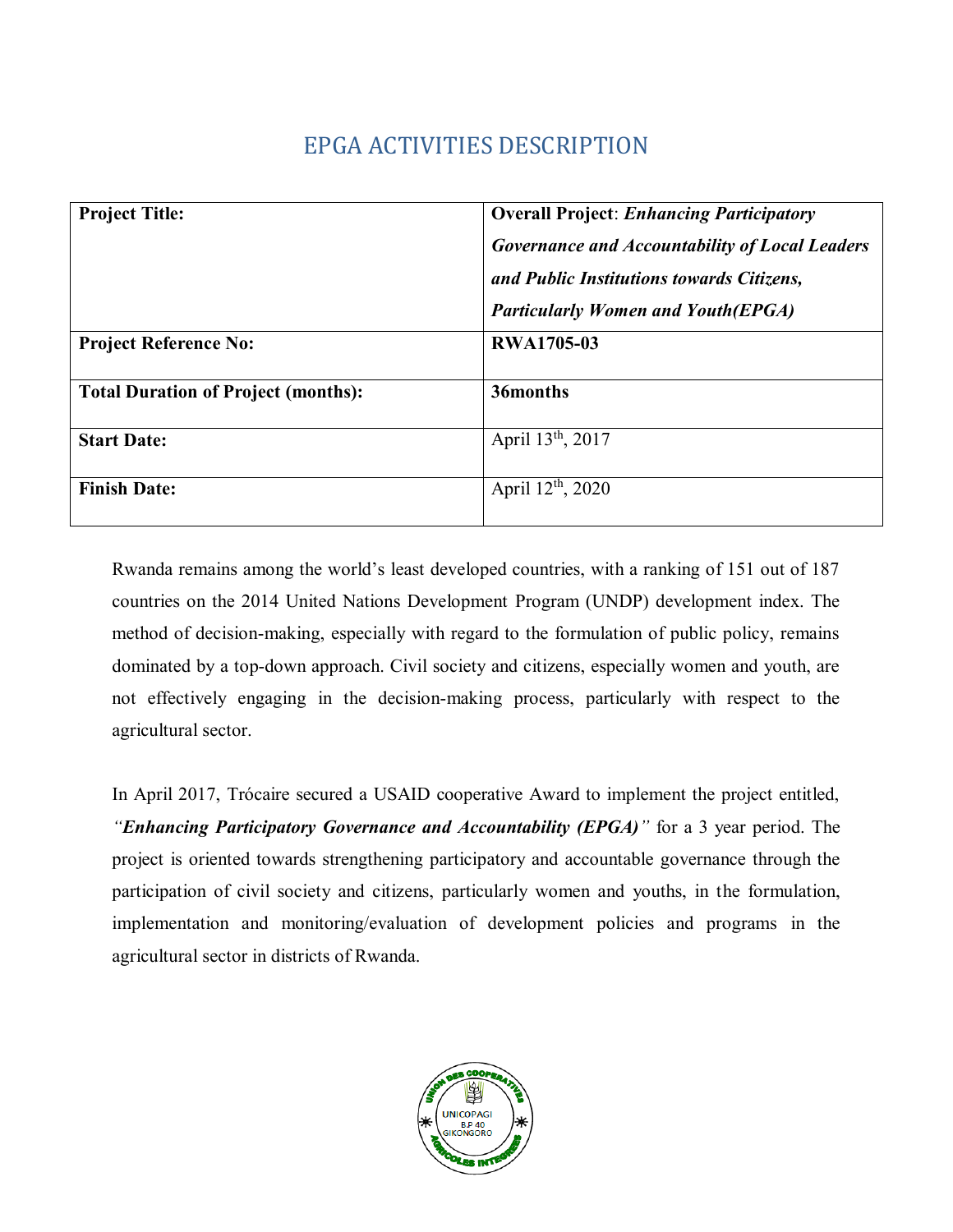The aim of EPGA activity is to strengthen the active participation of civil society organizations, local leaders and citizens in the development, implementation and monitoring of development policies and programs, especially those related to the agricultural sector. In addition, the project aims at enhancing the capacity of local authorities from the target districts to engage with citizens and civil society through the spaces developed by the Government through the decentralization process in order to enhance the culture of transparent and inclusive decision and policy making and accountable governance. In this regard, the project focus areas are raising awareness and enhancing the knowledge of citizens, especially women and youth on agricultural policies, programs and their related budgets; Increasing the capacity of civil society organizations in policy and budget analysis in general, and those related to agriculture in particular and supporting Local authorities in the 6 Sectors namely Kitabi, Uwinkingi, Gatare, Ruramba, Mata and Kivu for 2 districts of Nyamagabe and Nyaruguru. With funding from USAID and Trócaire,the EPGA in the above areas is implemented by UNICOOPAGI.

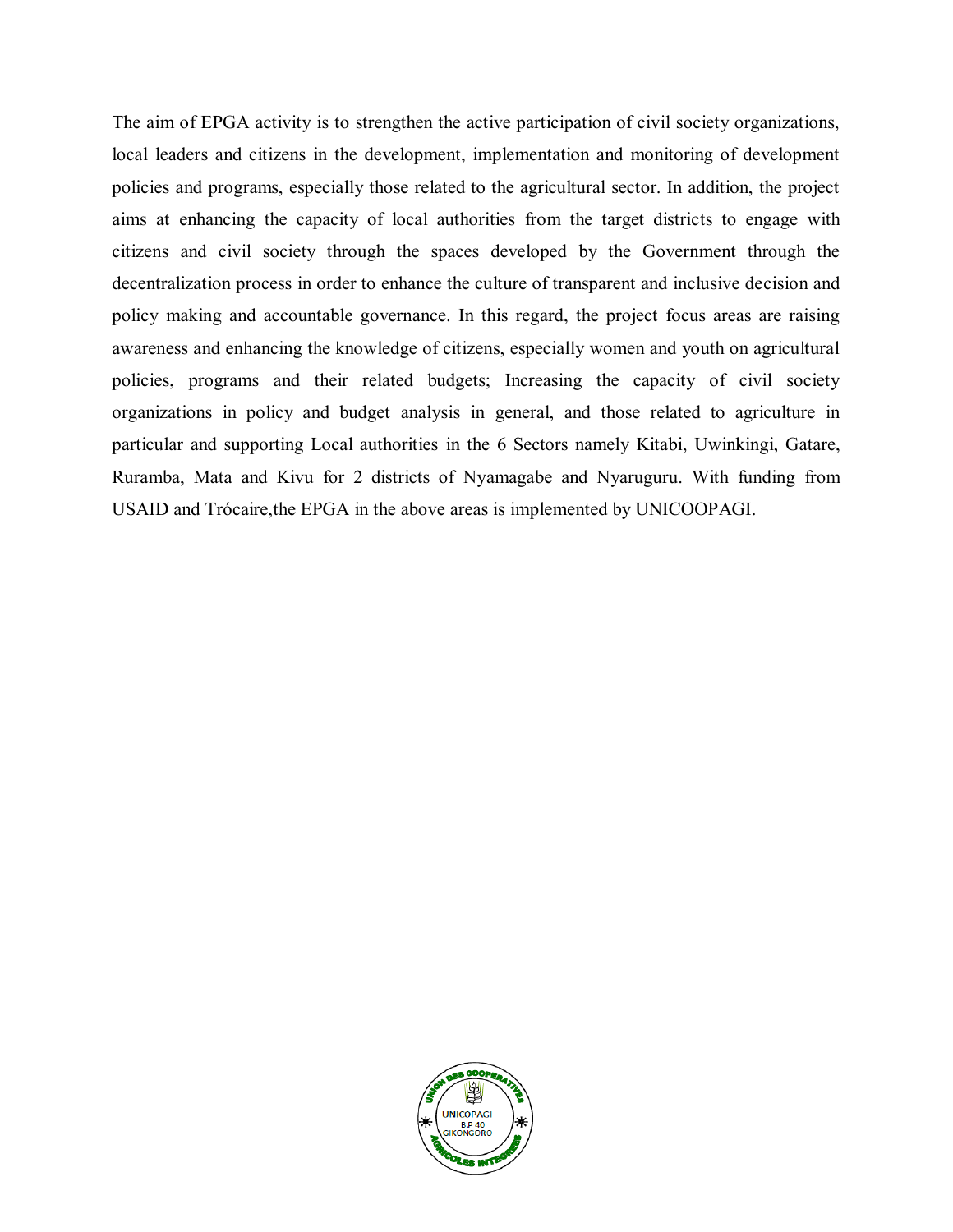## **THE MAIN ACTIVITIES THAT HAVE TO BE IMPLEMENTED DURING THIS PROJECT PERIOD ARE THE FOLLOWINGS:**

a) Refresher training for 155 community committees members from 31 target villages in 2 districts (Nyamagabe and Nyaruguru) on policy, budget monitoring and advocacy;

Disaggregation of Community Committees Members

| <b>District</b> | <b>Sector</b>    | <b>Cell</b>   | <b>Number</b> |                |                |
|-----------------|------------------|---------------|---------------|----------------|----------------|
|                 |                  |               |               | M              | F              |
| Nyamagabe       | <b>Kitabi</b>    | Kagano        | 5             | 2              | 3              |
|                 |                  | Mujuga        | 5             | $\overline{4}$ | $\mathbf{1}$   |
|                 |                  | Mukungu       | 5             | $\overline{2}$ | 3              |
|                 |                  | Shaba         | 5             | 3              | $\overline{2}$ |
|                 |                  | Uwingugu      | 5             | 3              | $\overline{2}$ |
|                 | Gatare           | Bakopfu       | 5             | $\overline{2}$ | 3              |
|                 |                  | Gatare        | 5             | $\overline{2}$ | 3              |
|                 |                  | Mukongoro     | 5             | $\overline{2}$ | 3              |
|                 |                  | Ruganda       | 5             | $\overline{2}$ | 3              |
|                 |                  | Shyeru        | 5             | 3              | $\overline{2}$ |
|                 | <b>Uwinkingi</b> | Bigumira      | 5             | 3              | $\overline{2}$ |
|                 |                  | Gahira        | 5             | $\overline{2}$ | 3              |
|                 |                  | Kibyagira     | 5             | 3              | $\overline{2}$ |
|                 |                  | Mudasomwa     | 5             | $\overline{2}$ | 3              |
|                 |                  | Munyege       | 5             | 3              | $\overline{c}$ |
|                 |                  | Rugogwe       | 5             | $\overline{2}$ | 3              |
| Sub total       |                  |               | 80            | 40             | 40             |
| Nyaruguru       | Ruramba          | Giseke        | 5             | 2              | 3              |
|                 |                  | Nyarugano     | 5             | 3              | $\overline{2}$ |
|                 |                  | Gabiro        | 5             | 3              | $\overline{2}$ |
|                 |                  | Rugogwe       | 5             | 3              | $\overline{2}$ |
|                 |                  | Ruramba       | 5             | $\overline{2}$ | 3              |
|                 | Mata             | Gorwe         | 5             | 3              | $\overline{2}$ |
|                 |                  | Murambi       | 5             | 3              | $\overline{2}$ |
|                 |                  | Nyamabuye     | 5             | 3              | $\overline{2}$ |
|                 |                  | Ramba         | 5             | $\overline{2}$ | 3              |
|                 |                  | Rwamiko       | 5             | $\overline{2}$ | 3              |
|                 | Kivu             | Cyanyirankora | 5             | 3              | $\overline{c}$ |
|                 |                  | Gahurizo      | 5             | $\overline{2}$ | 3              |

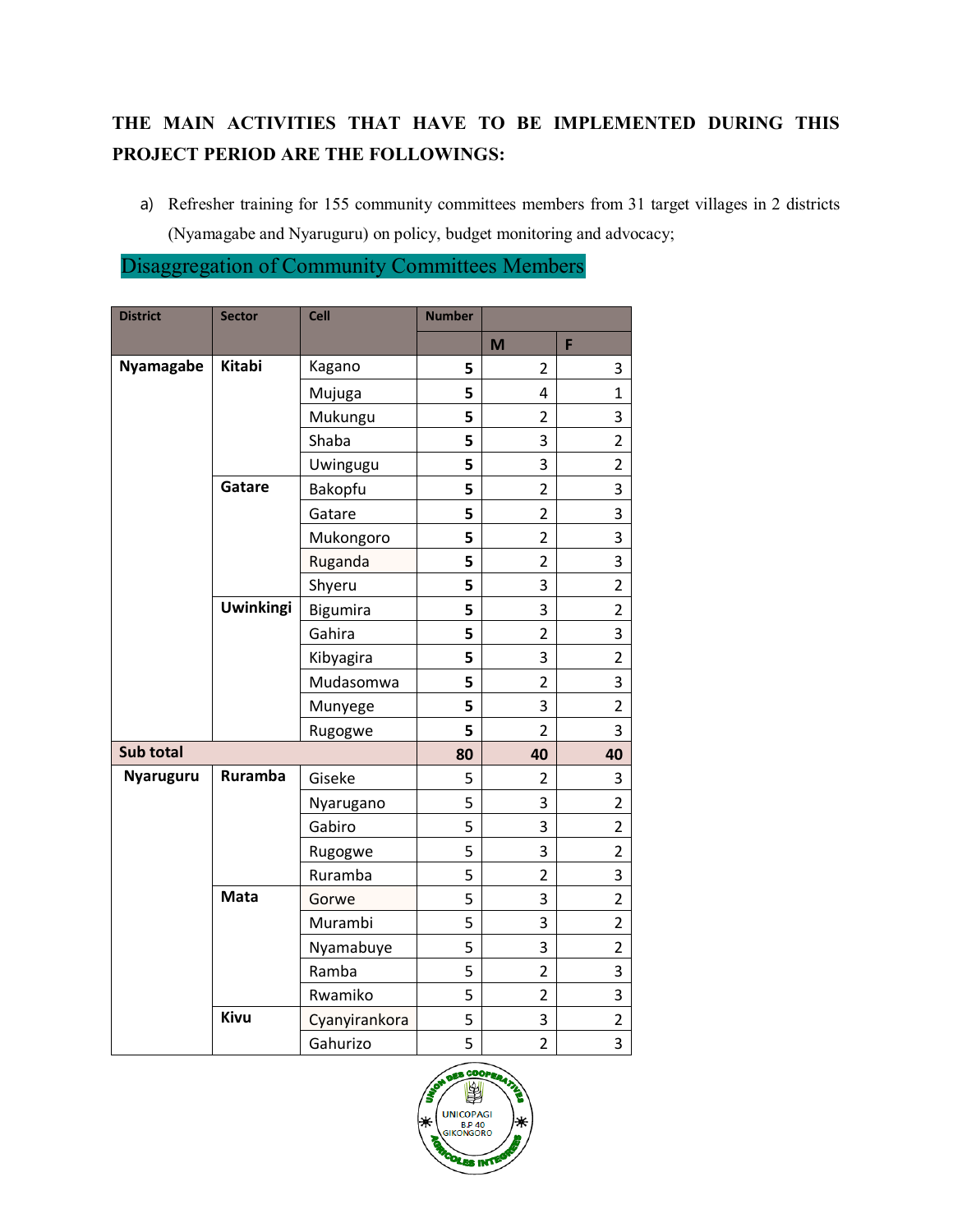|                      | Kimina   |    | 4      |  |
|----------------------|----------|----|--------|--|
|                      | Kivu     |    | ς<br>د |  |
|                      | Rugerero |    |        |  |
| Sub total            | 75       | 40 | 35     |  |
| <b>General Total</b> | 155      | 80 | 75     |  |

- b) Facilitate in the distribution of copies of booklets on citizen's role and responsibilities in policy and budget monitoring to agriculture;
- c) Quarterly feedback meetings conducted with community committee members at village level in 31 villages in 2 target districts to share their knowledge with the rest of the community

The community committee members used existing fora such as *village meetings,Umuganda* and *Umugoroba w'Ababyeyi* (Parents' evening) to disseminate information and feedback on how issues related to agriculture that were identified are being addressed by relevant authorities at sector and district level.

- d) Quarterly restitution meetings conducted with community committee members at village level in 31 villages in 2 districts (Nyamagabe and Nyaruguru)
- e) Training of local authorities and community leaders in participatory planning and budgeting;

| <b>District</b> | <b>Number of participants</b> |       |              |
|-----------------|-------------------------------|-------|--------------|
|                 | <b>Men</b>                    | Women | <b>Total</b> |
| Nyamagabe       | 19                            | 22    | 41           |
| Nyaruguru       | 20                            | 20    | 40           |
| Total           | 39                            | 42    | 81           |

#### *Table of participants disaggregated as per local leaders at Sector and District levels*

*Table of participants disaggregated as per local leaders at cell and village levels*

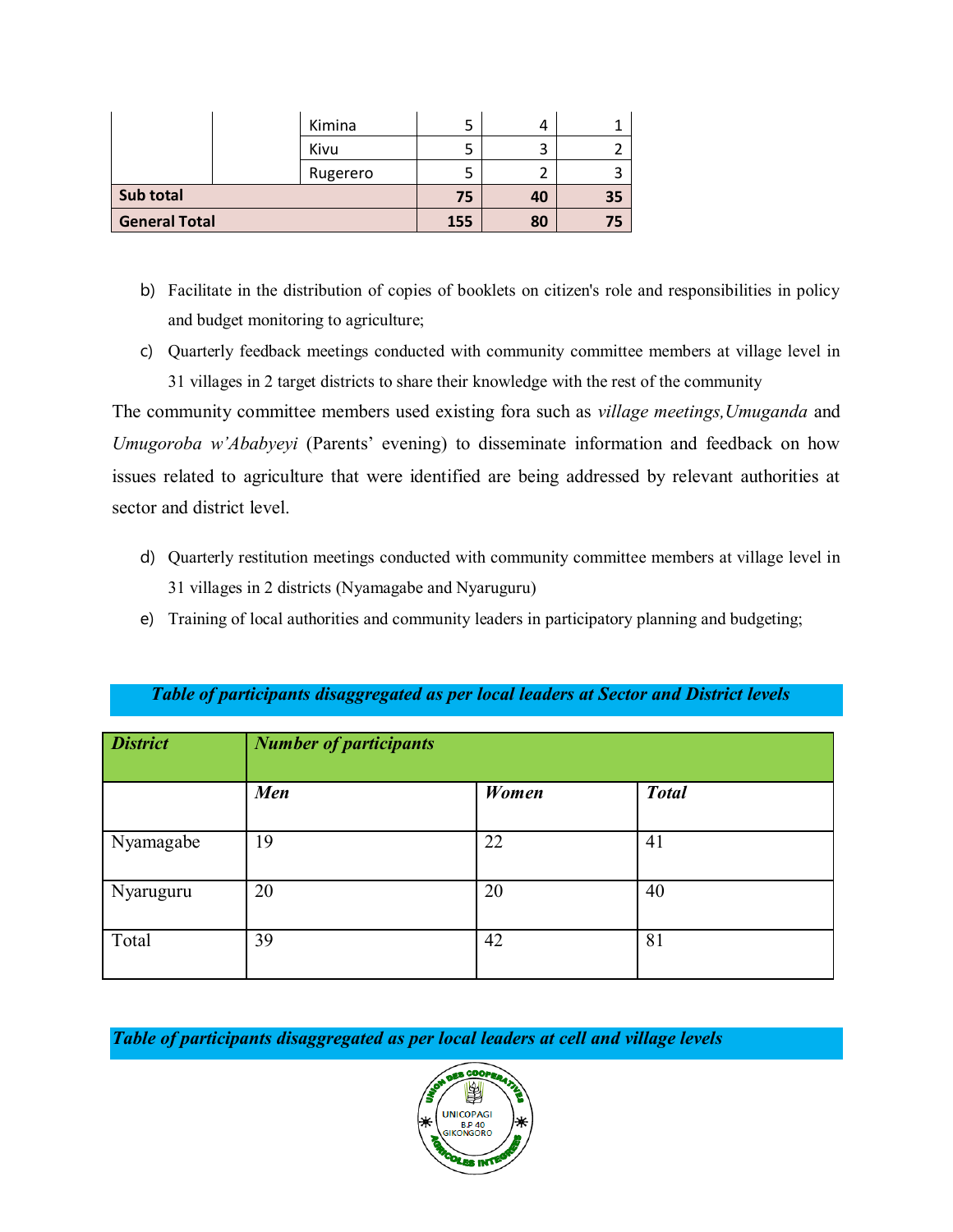| <b>District</b>  | <b>Sector</b> | <b>Cell</b> | <b>Number</b>   |                 |                       | <b>Youth</b>    |                |
|------------------|---------------|-------------|-----------------|-----------------|-----------------------|-----------------|----------------|
|                  |               |             |                 | $\overline{M}$  | $\overline{\bm{F}}$   | $\overline{M}$  | $\overline{F}$ |
| Nyamagabe        | Kitabi        | Kagano      | $\overline{10}$ | $\overline{3}$  | $\overline{5}$        | $\overline{2}$  |                |
|                  |               | Mujuga      | $\overline{11}$ | $\overline{5}$  | $\overline{4}$        | $\mathbf{1}$    | $\mathbf{1}$   |
|                  |               | Mukungu     | $\overline{11}$ | $\overline{3}$  | $\overline{6}$        | $\overline{2}$  |                |
|                  |               | Shaba       | $\overline{11}$ | $\overline{3}$  | $\overline{6}$        | $\overline{2}$  |                |
|                  |               | Uwingugu    | $\overline{11}$ | $\overline{3}$  | 6                     | $\mathbf{1}$    | $\mathbf{1}$   |
|                  | Gatare        | Bakopfu     | $\overline{10}$ | $\overline{3}$  | $\overline{5}$        | $\overline{1}$  | $\overline{1}$ |
|                  |               | Gatare      | 10              | $\overline{3}$  | $\overline{5}$        | $\mathbf{1}$    | $\overline{1}$ |
|                  |               | Mukongoro   | $\overline{10}$ | $\overline{4}$  | $\overline{4}$        | $\mathbf{1}$    | $\mathbf{1}$   |
|                  |               | Ruganda     | $\overline{10}$ | $\overline{3}$  | $\overline{5}$        | $\overline{1}$  | $\overline{1}$ |
|                  |               | Shyeru      | $\overline{10}$ | $\overline{3}$  | $\overline{5}$        | $\overline{2}$  |                |
|                  | Uwinkingi     | Bigumira    | $\overline{11}$ | $\overline{4}$  | $\overline{5}$        | $\overline{2}$  |                |
|                  |               | Gahira      | $\overline{10}$ | $\overline{2}$  | $\overline{6}$        | $\overline{2}$  |                |
|                  |               | Kibyagira   | 11              | $\overline{3}$  | 6                     | $\overline{2}$  |                |
|                  |               | Mudasomwa   | $\overline{10}$ | $\overline{5}$  | $\overline{3}$        | $\overline{2}$  |                |
|                  |               | Munyege     | $\overline{11}$ | $\overline{3}$  | $\overline{6}$        | $\mathbf{1}$    | $\mathbf{1}$   |
|                  |               | Rugogwe     | $\overline{10}$ | $\overline{4}$  | $\overline{4}$        | $\overline{2}$  |                |
| <b>Sub Total</b> |               |             | 167             | $\overline{54}$ | $\overline{\delta l}$ | $\overline{25}$ | $\overline{7}$ |

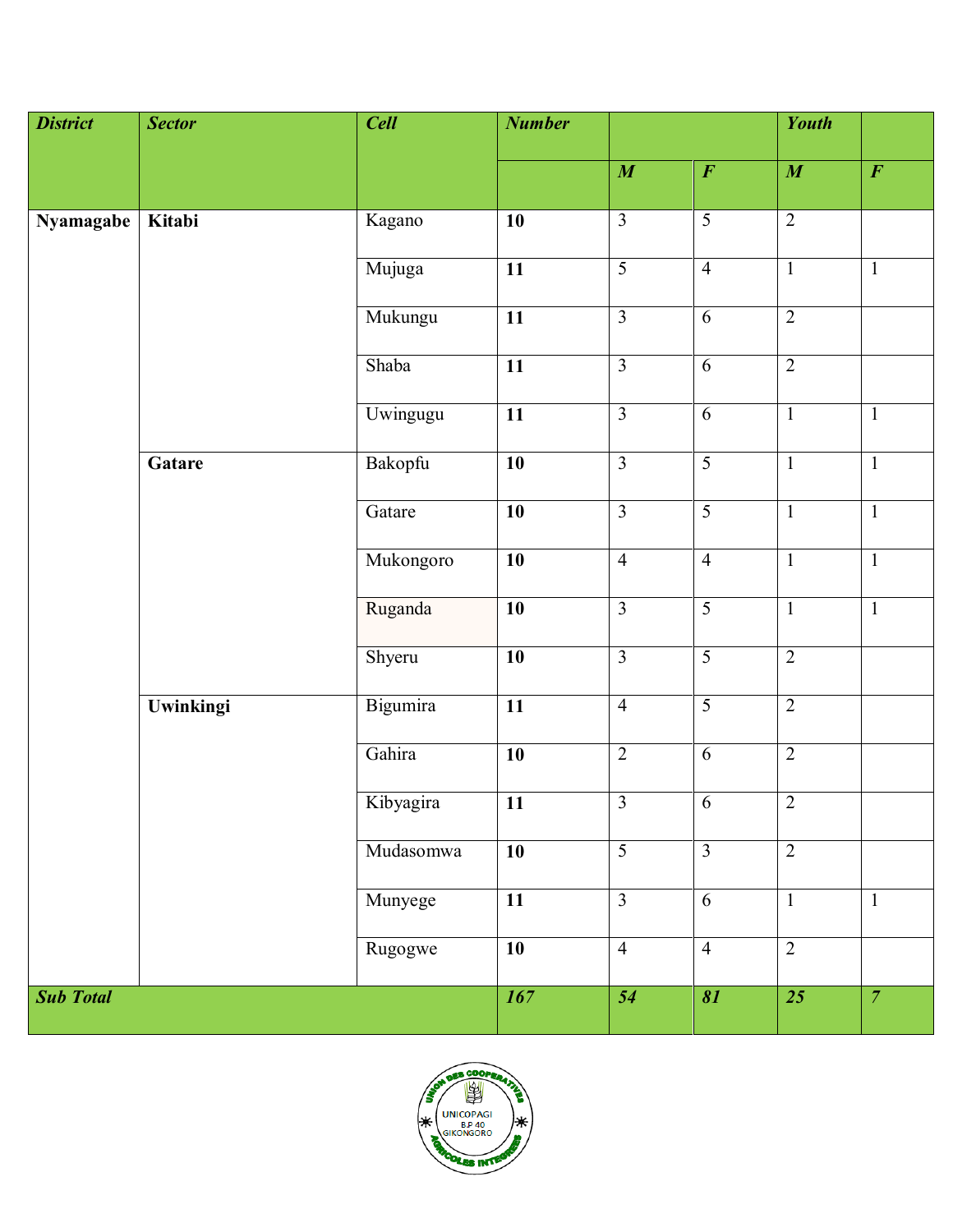| Nyaruguru            | Ruramba     | Giseke           | $11\,$          | $\overline{4}$          | $\sqrt{5}$      | $\overline{2}$          |                |
|----------------------|-------------|------------------|-----------------|-------------------------|-----------------|-------------------------|----------------|
|                      |             | Nyarugano        | 11              | $\overline{4}$          | $\overline{5}$  | $\mathbf{1}$            | $\mathbf{1}$   |
|                      |             | Gabiro           | $\overline{11}$ | $\overline{3}$          | $\overline{6}$  | $\overline{2}$          |                |
|                      |             | Rugogwe          | $\overline{11}$ | $\overline{4}$          | $\overline{5}$  | $\overline{2}$          |                |
|                      |             | Ruramba          | $\overline{11}$ | $\overline{4}$          | $\overline{5}$  | $\mathbf{1}$            | $\mathbf{1}$   |
|                      | Mata        | Gorwe            | $\overline{11}$ | $\overline{4}$          | $\overline{5}$  | $\overline{2}$          |                |
|                      |             | Murambi          | $\overline{11}$ | $\overline{\mathbf{3}}$ | $\overline{6}$  | $\overline{2}$          |                |
|                      |             | Nyamabuye        | 10              | $\overline{3}$          | $\overline{5}$  | $\overline{2}$          |                |
|                      |             | Ramba            | 10              | $\overline{4}$          | $\overline{4}$  | $\overline{2}$          |                |
|                      |             | Rwamiko          | 10              | $\overline{3}$          | $\overline{5}$  | $\overline{2}$          |                |
|                      | <b>Kivu</b> | Cyanyirankora    | $\overline{11}$ | $\overline{4}$          | $\overline{5}$  | $\overline{2}$          |                |
|                      |             | Gahurizo         | $\overline{11}$ | $\overline{4}$          | $\overline{5}$  | $\overline{2}$          |                |
|                      |             | Kimina           | 10              | $\overline{4}$          | $\overline{4}$  | $\overline{2}$          |                |
|                      |             | Kivu             | $\overline{11}$ | $\overline{\mathbf{3}}$ | 6               | $\mathbf{1}$            | $\mathbf{1}$   |
|                      |             | Rugerero         | 11              | $\overline{3}$          | $6\overline{6}$ | $\overline{1}$          | $\overline{1}$ |
| Sub total            |             |                  | <b>161</b>      | $\overline{54}$         | 77              | $\overline{26}$         | $\overline{4}$ |
| <b>General Total</b> |             | $\overline{328}$ | <b>108</b>      | 158                     | $\overline{51}$ | $\overline{\mathbf{H}}$ |                |

f) Facilitate in the production of radio broadcasts on citizen participation in policy monitoring especially in the field of agriculture and budget monitoring,

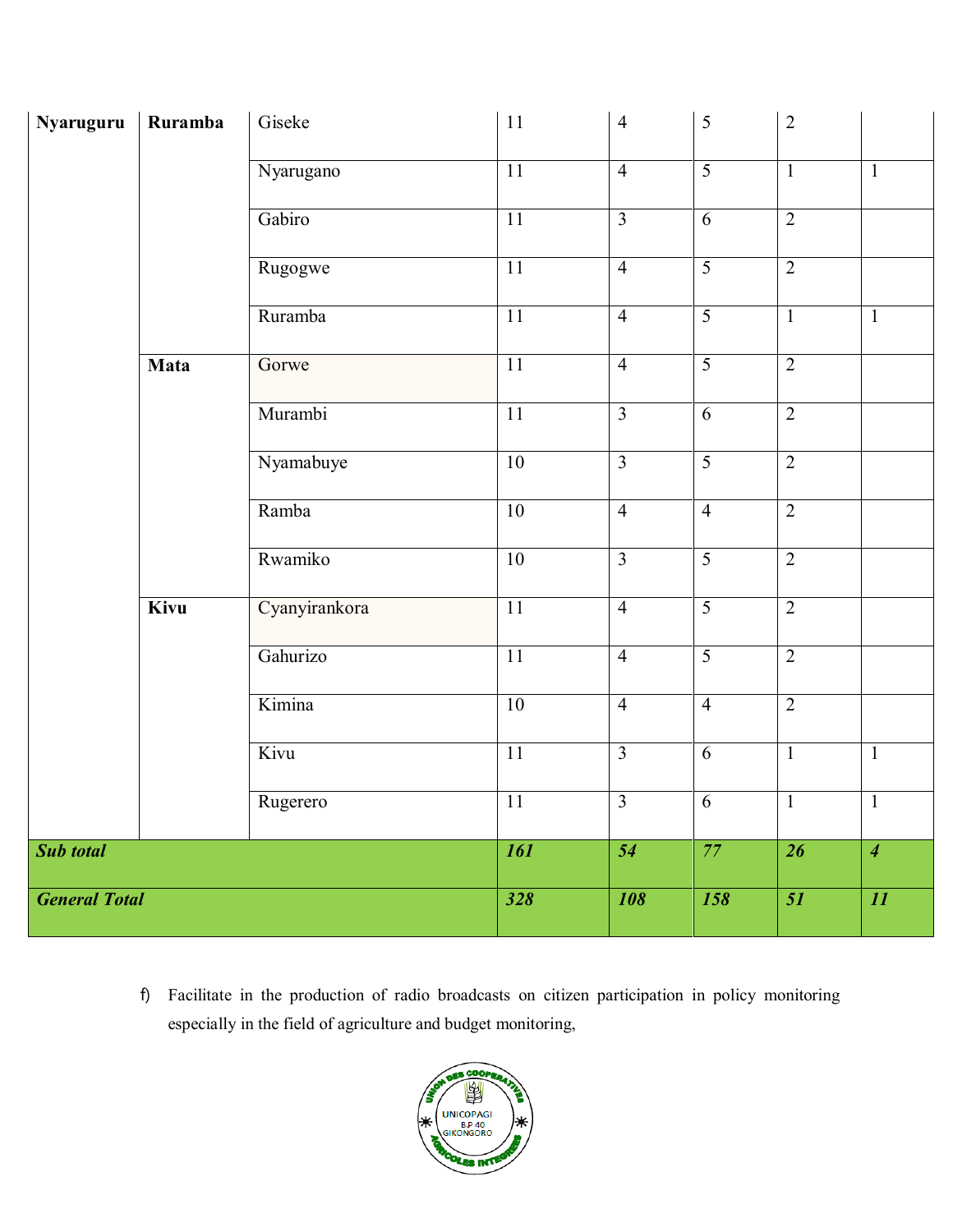g) Two Exchange of experience and learning meetings among stakeholders intervening in agriculture and budget monitoring through JADF economic commissions;

*Table of participants in JADF Economic commission meetings in districts*

| <b>District</b>  | <b>Total Number</b> | <b>Gender</b> |       |
|------------------|---------------------|---------------|-------|
|                  |                     | Men           | Women |
| <b>NYAMAGABE</b> | つく                  |               |       |
| <b>NYARUGURU</b> | $\bigcap$           | -C)           |       |

h) One Annual policy dialogue and advocacy activities meeting for each year at district level between communities, civil society organizations and public authorities;

*Disaggregation information of annual policy dialogue meetings in district:* 

|                 | <b>MALE</b> | <b>FEMALE</b> | <b>TOTAL</b> |
|-----------------|-------------|---------------|--------------|
| <b>DISTRICT</b> |             |               |              |
| Nyamagabe       | 44          | 36            | 80           |
| Nyaruguru       | 52          | 28            | 80           |
| Total           | 96          | 64            | 160          |

i) Two Accountability meetings for each year with local authorities at district level regarding the expressed needs of citizens and discuss agricultural issues raised by citizens

### *Table of participants during Accountability meeting:*

| <b>DISTRICT</b>  | <b>MALE</b> | <b>FEMALE</b> | <b>TOTAL</b> |
|------------------|-------------|---------------|--------------|
| <b>NYAMAGABE</b> | 44          | 28            | 72           |
| <b>NYARUGURU</b> | 51          |               | 72           |
| <b>TOTAL</b>     | 95          | 49            | 144          |

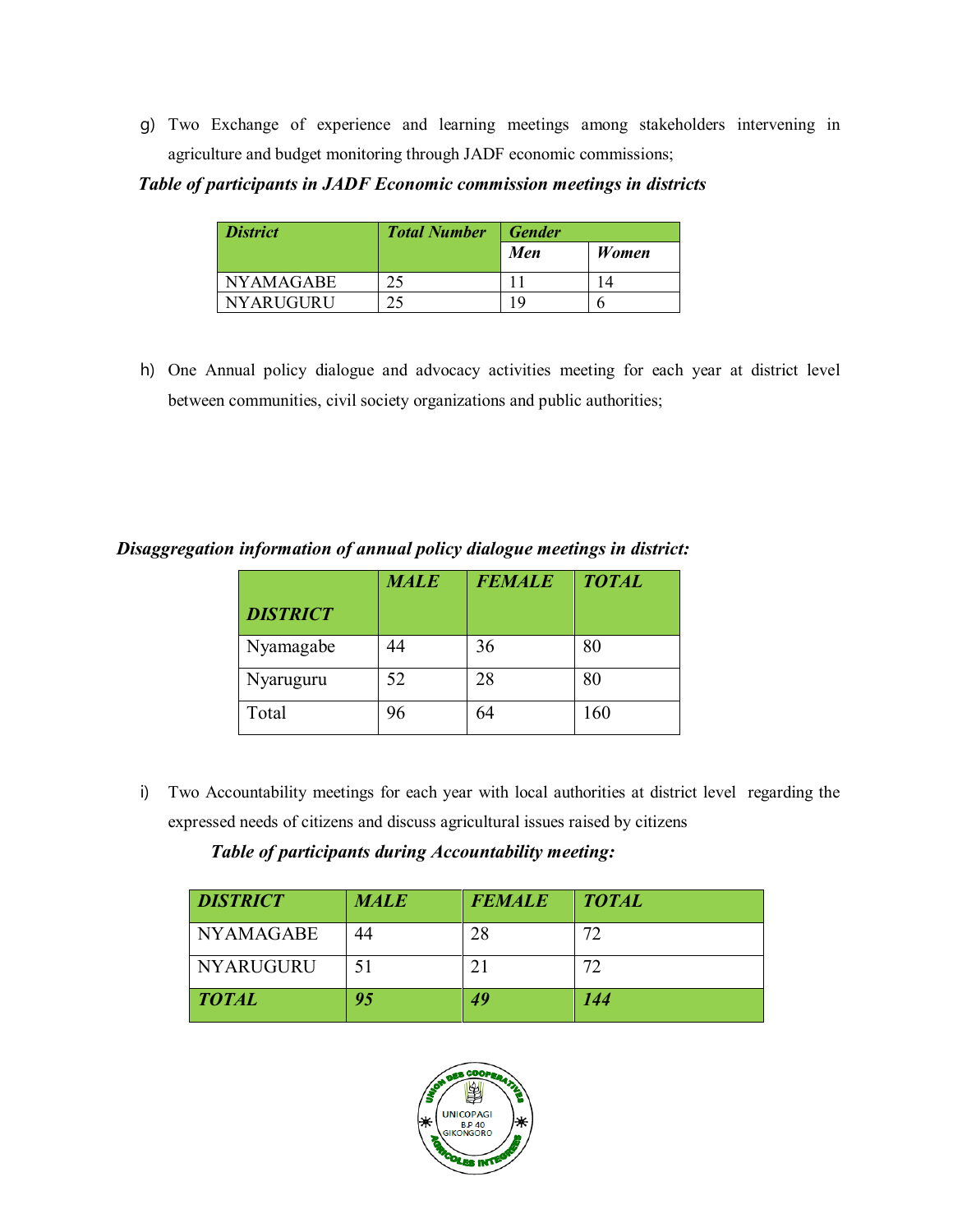j) Exchange meetings between citizens and local leaders around citizen participation in planning especially in agricultural planning in 31 target villages of 2 districts namely Nyamagabe and Nyaruguru in the primary impact area,

Some of the issues affecting the implementation of agricultural policy submitted by citizens:

- Lack appropriate and selected seeds;
- Lack of fertilizers;
- Limited Market for their harvests;
- Absence of storage facilities;
- Soil erosion;
- Lack of food processing plants;
- Lack of pesticides and related materials

In different meetings with Citizens in our catchment areas, district representatives made a presentation to show the overall picture of the agricultural and livestock sector. The planned activities/Imihigo as well as the progress of the achievements. In making the presentation, the presenters outlined what were done about issues that the farmers in the area where UNICOOPAGI operate discussed in the district-level dialogue. The common issues in the five districts that needs attention are the delay of seeds and fertilizers

### *The tables bellow show the participation and Disaggregation of Citizens in these meetings*

| <b>District</b> | <b>Sector</b> | <b>Cell</b> | <b>Villages</b> | <b>Me</b>    | <b>Women</b> | Youth |   | <b>Number</b>          |
|-----------------|---------------|-------------|-----------------|--------------|--------------|-------|---|------------------------|
|                 |               |             |                 | $\mathsf{n}$ |              | M     |   | of target<br>beneficia |
|                 |               |             |                 |              |              |       |   | ries                   |
| Nyamagabe       | Kitabi        | Kagano      | Uwintyabire     | 11           | 35           | 6     | 6 | 58                     |
|                 |               | Mujuga      | Uwinka          | 11           | 35           | 5     |   | 58                     |
|                 |               | Mukungu     | Gahira          | 11           | 35           | 6     |   | 59                     |
|                 |               | Shaba       | Uwinka          | 11           | 35           | 6     | 6 | 58                     |
|                 |               | Uwingugu    | Ruhanga         | 11           | 35           | 6     | 6 | 58                     |

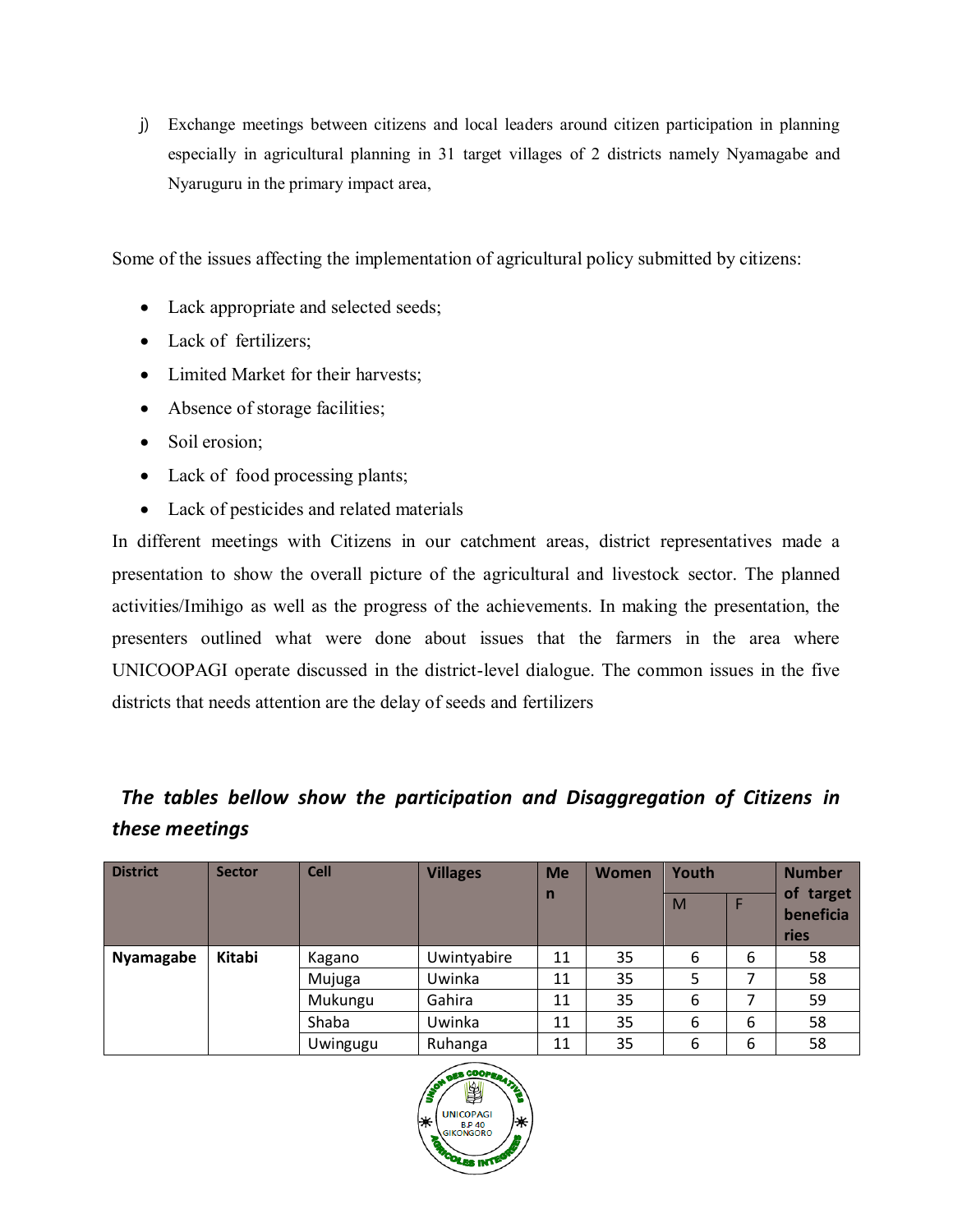|                      | Gatare           | Bakopfu       | Muhingo       | 11   | 35  | 6   | 6                | 58  |
|----------------------|------------------|---------------|---------------|------|-----|-----|------------------|-----|
|                      |                  | Gatare        | Kiyovu        | 11   | 35  | 6   | 6                | 58  |
|                      |                  | Mukongoro     | Kagano        | 11   | 35  | 6   | 6                | 58  |
|                      |                  | Ruganda       | Rwangambibi   | 11   | 35  | 6   | 6                | 58  |
|                      |                  | Shyeru        | <b>Baziro</b> | 11   | 35  | 6   | 6                | 58  |
|                      | <b>Uwinkingi</b> | Bigumira      | Gakoko        | 12   | 35  | 6   | 6                | 59  |
|                      |                  | Gahira        | Bunyunyu      | 11   | 35  | 6   | 6                | 58  |
|                      |                  | Kibyagira     | Kabuga        | 12   | 35  | 6   | 6                | 59  |
|                      |                  | Mudasomwa     | Sinduka       | 12   | 35  | 6   | 6                | 59  |
|                      |                  | Munyege       | Nyaruramba    | 11   | 35  | 6   | 6                | 58  |
|                      |                  | Rugogwe       | Mwishogwe     | 12   | 35  | 6   | 6                | 59  |
| <b>Sub total</b>     |                  |               |               | 180  | 560 | 95  | 98               | 933 |
| <b>Nyaruguru</b>     | Ruramba          | Giseke        | Matyazo       | 12   | 35  | 6   | 6                | 59  |
|                      |                  | Nyarugano     | Nyarugano     | 12   | 35  | 6   | 6                | 59  |
|                      |                  | Gabiro        | Nyamirambo    | 12   | 35  | 6   | 6                | 59  |
|                      |                  | Rugogwe       | Titi          | 12   | 35  | 6   | 6                | 59  |
|                      |                  | Ruramba       | <b>Bugizi</b> | 12   | 35  | 6   | 6                | 59  |
|                      | <b>Mata</b>      | Gorwe         | Rimbanya      | 12   | 35  | 6   | 6                | 59  |
|                      |                  | Murambi       | Mata          | 11   | 35  | 6   | 6                | 58  |
|                      |                  | Nyamabuye     | Tububuru      | 10   | 35  | 6   | 6                | 57  |
|                      |                  | Ramba         | Ramba         | 12   | 36  | 6   | 6                | 60  |
|                      |                  | Rwamiko       | Rwamiko       | 12   | 35  | 6   | 6                | 59  |
|                      | Kivu             | Cyanyirankora | Gakuta        | 11   | 35  | 5   | $\boldsymbol{6}$ | 57  |
|                      |                  |               | Uwamizirikan  | 11   | 35  | 5   | 6                | 57  |
|                      |                  | Gahurizo      | O             |      |     |     |                  |     |
|                      |                  | Kimina        | Uwisaga       | 11   | 35  | 5   | 6                | 57  |
|                      |                  | Kivu          | Rusuzumiro    | 12   | 35  | 6   | 6                | 59  |
|                      |                  | Rugerero      | Nyarwotsi     | 11   | 35  | 5   | 6                | 57  |
| <b>Sub total</b>     |                  |               |               | 173  | 526 | 86  | 90               | 875 |
| <b>General Total</b> |                  |               | 353           | 1086 | 181 | 188 | 1808             |     |

k) Distribute the posters to inform citizens on their role to plan in the budget making process focusing on issues of agriculture

THE MAIN OUTCOME IS:

With the help of UNICOOPAGI/EPGA Staff namely **BIENVENU Leon** (EPGA Project Coordinator) and **HATEGEKIMANA Emmanuel** (EPGA Field Officer), community and citizens have to be reminded about: